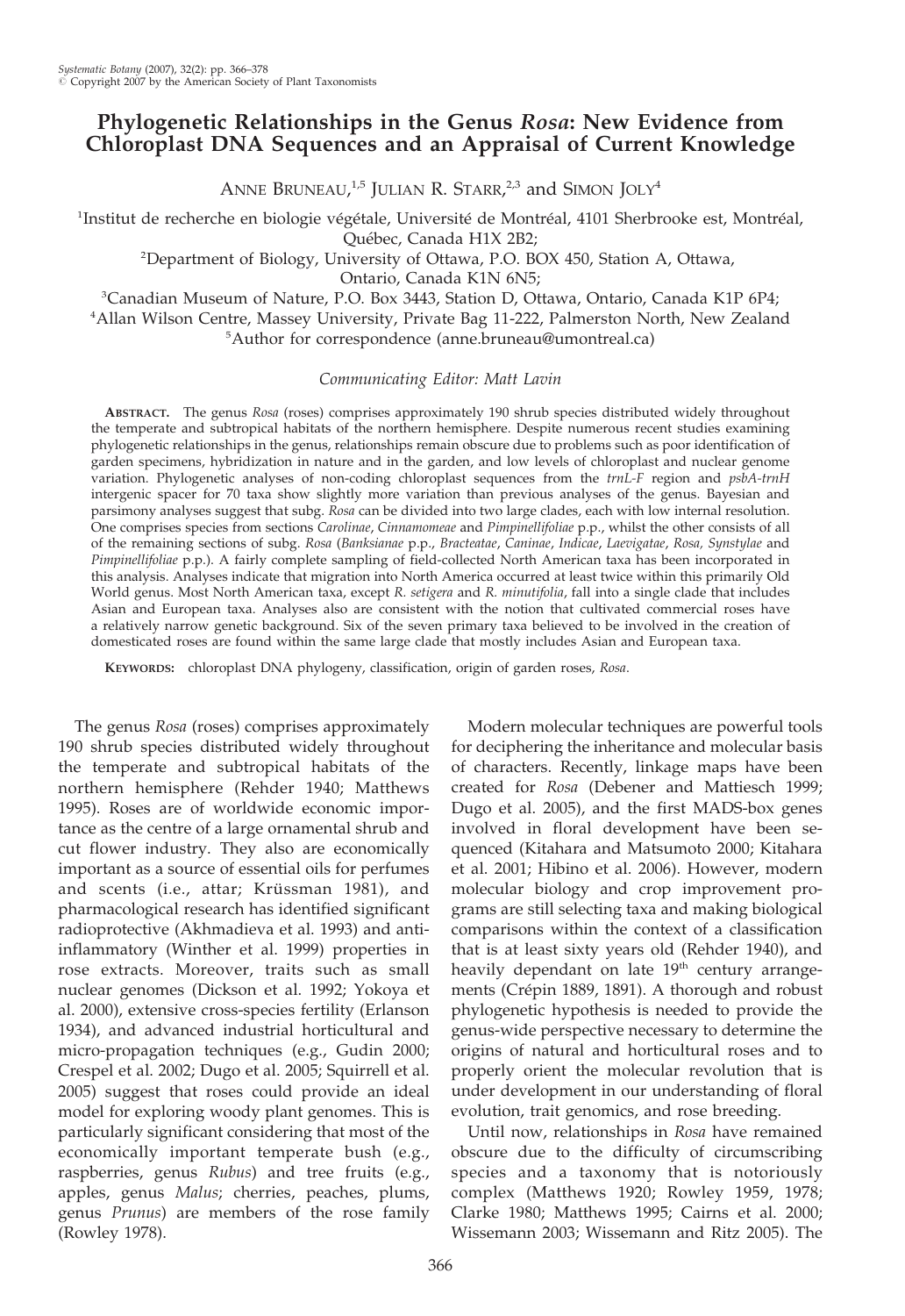ability of rose species to cross relatively easily, even between seemingly divergent groups, has certainly been a boon to horticulture, but from the earliest of times it has also been recognized as the source of difficulty in the taxonomy of the genus (Linnaeus 1753; Crépin 1893). Despite numerous taxonomic studies of this well know genus (e.g., Crépin 1889, 1891, 1896; Baker 1905; Willmott 1910–1914; Herring 1925; Boulenger 1934, 1936; Erlanson 1938; Rehder 1940; Lewis 1957; Wissemann 2003), species relationships within Rosa remain problematic. Species boundaries have been notoriously difficult to define because of intraspecific variability, polyploidy, and interspecific hybridization (Crépin 1893; Erlanson 1929; Erlanson-MacFarlane 1966; Melville 1967; Wissemann 2003). Rosa taxonomy is further complicated by the publication of numerous names given to morphological variants and hybrids. Depending on the author, between 14 and 4,000 species of Rosa are accepted (e.g., Linnaeus 1753; Gandoger 1881). Despite these problems at the species level, the subgeneric and sectional classification system of Rehder (1940) is often used (four subgenera, ten sections). Rehder's (1940) adaptation of Crépin's (1891) classification is widely adopted because of the ease with which sections and subgenera may be identified and by an apparent correlation between his taxonomy and chromosome numbers.

The first phylogenetic analyses of the genus, based on isozyme (Kim and Byrne 1994, 1996) and RAPD data (e.g., Debbener et al. 1996; Millan et al. 1996; Jan et al. 1999), suggested that Rehder's classification was largely natural. Similar conclusions were obtained from microsatellite analyses of small samples of wild and cultivated roses (Scariot et al. 2006). However, phylogenetic analyses of sequences from the internal transcribed spacer of 18–26S nuclear ribosomal genes (ITS; Iwata et al. 2000; Matsumoto et al. 2000, 2001; Wu et al. 2001; Wissemann and Ritz 2005), the chloroplast matK gene (Matsumoto et al. 1998, 2001; Wu et al. 2000) and the atpB-rbcL intergenic spacer (Wissemann and Ritz 2005) generally do not support the monophyly of Rehder's sections, nor is there agreement among these analyses as to the relative phylogenetic position of the subgenera and sections. In all of these previous studies, phylogenetic resolution is poor, and where clades are resolved, support is often low. This is explained partly by the extremely low levels of sequence divergence observed across the genus (e.g., Matsumoto et al. 1998; Wissemann and Ritz 2005). A further concern is the clustering in different clades of conspecific samples. These conflicts suggest either problems with the identification of plant material or that hybrids may have been sequenced. Likewise, in their recent analyses of ITS and atpB-rbcL data for a much larger taxonomic sampling than previous studies, Wissemann and Ritz (2005) noted several contradictions between the chloroplast and nuclear gene phylogenies suggesting that hybridization is frequent and that it complicates phylogeny reconstruction in roses. Thus, despite substantial recent efforts, the phylogeny and classification of Rosa remain ambiguous.

The objectives of this paper are to circumscribe the monophyletic groups in Rosa and to examine the phylogenetic origins of cultivated roses using variable chloroplast DNA sequences. We examine phylogenetic relationships in the genus Rosa using the chloroplast trnL intron, and the trnL-F and psbA-trnH intergenic spacer sequences, which preliminary analyses had found to be relatively variable. A fairly complete sampling of fieldcollected North American taxa, supplemented with garden-grown Asian and European species has been incorporated in this analysis. Finally, we draw conclusions on our current knowledge of Rosa phylogeny by comparing the similarities and differences between this and previous phylogenetic studies of the genus.

# MATERIALS AND METHODS

Taxon Sampling. A total of 79 specimens representative of all four subgenera and 10 sections of the large subgenus Rosa were included in analyses. Most of the North American species were obtained from field collected specimens, whilst European and Asian taxa mostly were represented by garden-grown material (Appendix 1). The identification of garden-grown specimens was confirmed using the keys of Rehder (1940), Clarke (1980), Klastersky (1968), or Gu and Robertson (2003). Because of the potential for misidentification and hybridization of garden-grown specimens, a second accession from either a different garden or from wild collected material was sequenced whenever possible.

Three species (Potentilla fruticosa L., P. nivea L., Alchemilla glomerulans Buser) were initially sequenced as outgroup taxa based on their position within the sister group to Rosa in the molecular analyses of Rosoideae by Eriksson et al. (2003). However, because two of these potential outgroups displayed considerable size differences in their the trnL-F and psbA-trnH regions as compared to roses, final analyses included only Potentilla nivea as an outgroup (see below).

DNA Extraction, PCR and Sequencing. DNA was extracted from 20–30 mg of leaf tissue of single individuals dried in silica gel or removed from herbarium specimens using a CTAB method (Doyle and Doyle 1987) with modifications as in Joly et al. (2006).

Eight non-coding chloroplast regions were evaluated for their variability on a small, but taxonomically diverse sample of individuals:  $trnK$  intron (both 3' and 5' of matK),  $psbA$ trnH spacer, trnT – trnE spacer, trnE – trnD spacer, trnF – ORF spacer, trnL intron, and trnL – trnF spacer. Of these eight regions, four were deemed variable enough for phylogenetic analyses ( $psbA - trnH$ ,  $trnL$  intron,  $trnL - trnF$ ,  $trnT - trnD$ ), although the  $trnT - trnD$  region was subsequently abandoned due to difficulties with amplification and sequencing.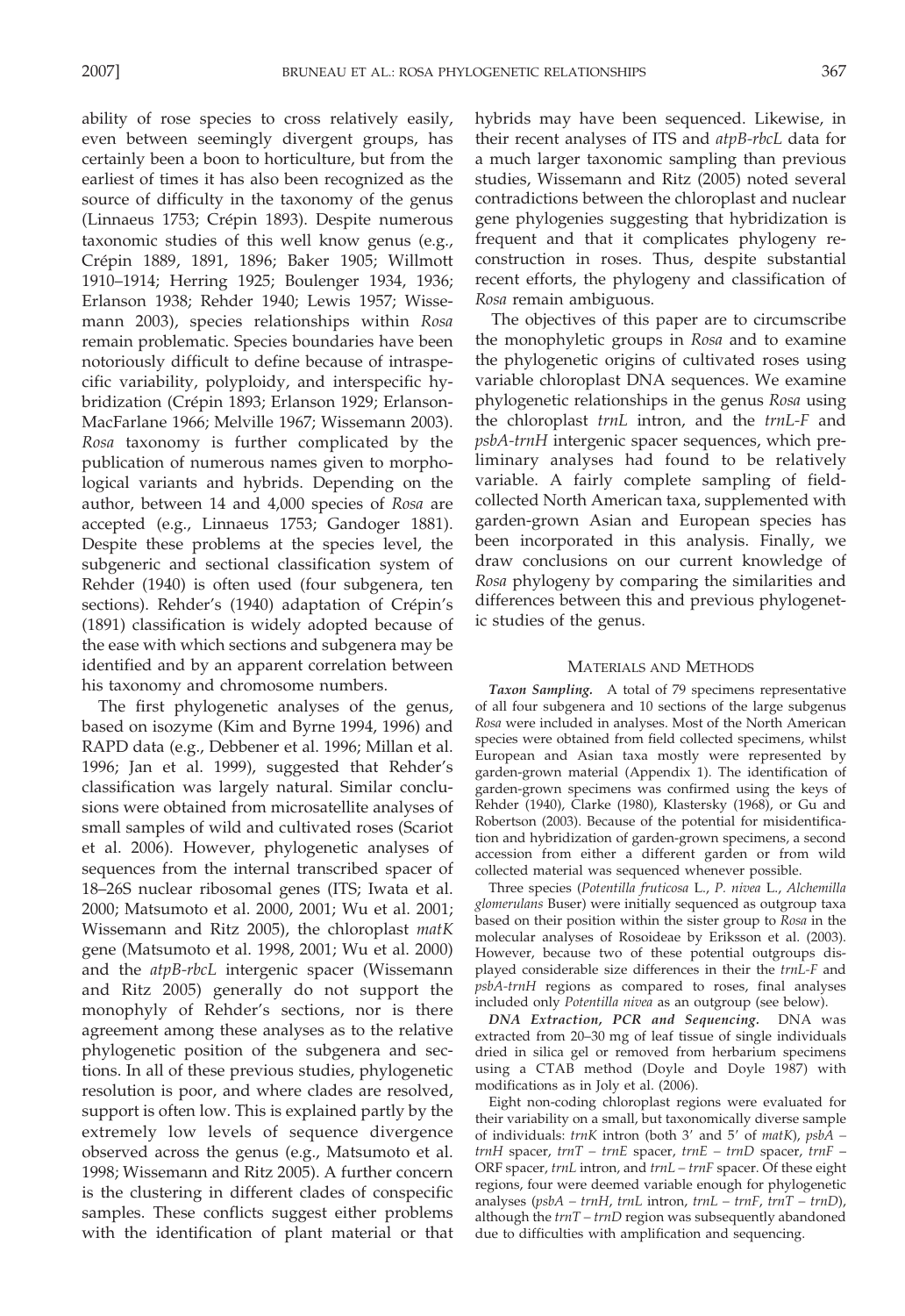The trnL intron and trnL-F spacer were either amplified as a complete unit using primers ''c'' and ''f'' (Taberlet et al. 1991), or when necessary as separate amplicons using the ''c'' and ''d'' and ''e'' and ''f'' primer pairs (Taberlet et al. 1991). The psbA-trnH intergenic spacer was amplified using the primers of Sang et al. (1997). Reaction mixtures contained  $5 \mu L$  of  $10 \times PCR$  reaction buffer (Roche Diagnostics, Laval, Québec, Canada; contains  $1.5 \text{ mM } MgCl<sub>2</sub>$ ),  $200 \mu \text{M}$  of each dNTP,  $0.5 \mu M$  of each primer,  $10-50$  ng template DNA and 2–2.5 units Taq DNA polymerase, adjusted to an end volume of 50 mL with de-ionized water. PCR products were produced on an ABI 9700 thermal cycler (Applied Biosystems, Foster City, California) via 35 cycles of DNA denaturation at 95°C for 30 sec, primer annealing at 48–55°C for 30 sec, and DNA strand extension at  $72^{\circ}$ C for 1 min 20 sec. The PCR was terminated by a final extension step of  $72^{\circ}$ C for 7 min. Double-stranded PCR products were then purified using QiaQuick columns (QiaGen, Mississauga, Ontario, Canada) following the manufacturer's protocol.

Purified PCR products were cycle sequenced using the ABI Prism™ BigDye<sup>™</sup> terminator Kit (Applied Biosystems). Termination products for all regions were produced on an ABI 9700 thermal cycler using PCR primers and the following cycling conditions:  $95^{\circ}$ C for 3 min (pretreatment), then 25 cycles of 96 $\degree$ C for 30 sec, 50 $\degree$ C for 15 sec, and 60 $\degree$ C for 4 min. Products were run on an ABI 3100-avant capillary sequencer according to the protocols of the manufacturer.

Sequence Analysis. Intron and spacer boundaries for the trnL-F and  $psbA$ -trnH regions were determined by comparison to sequences for Rosa (Iwata et al. 2000; Potter et al. 2002). Complete sequences for the psbA-trnH spacer were obtained for all taxa; however, 33 bp and 26 bp from the 5' ends of the trnL intron and the trnL-F spacer, respectively, were excluded from analyses because they could not be obtained for most taxa. Sequences were assembled and edited in Sequencher<sup>™</sup> 4.1 (Gene Codes Corporation, Inc., Ann Arbor, Michigan), and multiple alignments were performed in ClustalX (Thompson et al. 1997) with manual adjustments to the alignment assessed by parsimony as described in Starr et al. (2004). Primary sequence characteristics, pair-wise sequence divergence and parsimony character statistics were calculated in PAUP\* 4.0b10 (Swofford 2002) using the BASEFREQ and SHOWDIST commands.

Phylogenetic Analyses. Tree searches under parsimony were conducted using PAUP\* and a combined data set of trnL-F and psbA-trnH sequences. Searches were performed with both the inclusion and exclusion of indels as coded by GapCoder (Young and Healy 2003), a program that scores gaps according to the simple gap-coding method of Simmons and Ochoterena (2000). Two hundred and twenty-six characters (positions 445–453, trnL-F; 1073–1250, 1279–1287, 1396–1425, psbA-trnH) were excluded from all analyses due to alignment ambiguity. Initial searches excluding indels used a heuristic search strategy with tree-bisection-reconnection (TBR) branch swapping and a random addition of taxa (RAT) for 20,000 replicates. Heuristic searches that included indels (TBR branch swapping, RAT, 163 replicates) were forced to limit the number of trees saved and swapped per replicate to 10,000 as a single replicate could not otherwise be completed in a reasonable amount of time. Both analyses (with and without indels) were also repeated with the outgroup taxon excluded in order to determine whether the outgroup had an effect on ingroup topology. Clade support was assessed by bootstrap values (BS; Felsenstein 1985) calculated from 10,000 replicates of a heuristic search strategy with TBR branch swapping and the MULTREES option "off". Such searches are computationally fast, but simulations (DeBry and Olmstead 2000) suggest that they provide bootstrap values that are essentially identical to the values of a typical bootstrap analysis where the MULTREES option is  $\mathrm{''on''}.$ 

Bayesian analyses (indels excluded) were performed with MrBayes 3.0b4 (Ronquist and Huelsenbeck 2003). The posterior tree distribution was estimated via a Metropoliscoupled Markov Chain Monte Carlo (MC<sup>3</sup>) run of 10,000,000 generations with tree sampling conducted every 5,000 generations from one (the ''cold'' chain) of four simultaneously run Markov chains. A general-time-reversible (GTR) model (default settings) incorporating a correction for rate heterogeneity across sites (i.e., a gamma distribution,  $\Gamma$ ; Yang 1993) was enforced during the running of the chain. This model was chosen using MrModeltest 1.1b (J. A. A. Nylander, Uppsala University), a simplified version of Modeltest (Posada and Crandall 1998) that performs hierarchical likelihood ratio tests only for those DNA substitution models that are common to both PAUP\* and MrBayes. Plots of run parameters versus generation number were used to determine the point where the chain leveled off and began to fluctuate around a stable value (i.e., the stationary phase). The first million generations were thus excluded from analyses. In order to assess whether enough generations had been run to reach convergence and to determine whether sufficient mixing of the chain had occurred to provide reliable parameter estimates, a second independent analysis using the same initial parameters as above was conducted. Convergence and mixing were assessed by a comparison of likelihood values, the mean and variance of model parameters, and the topologies of majority rule consensus trees derived from the first and second analyses. Posterior probabilities of trees, clades and parameter estimates were determined from the trees obtained in both analyses once the burnin sample was removed.

#### **RESULTS**

Sequence Analysis. Summary sequence statistics for the combined trnL-F and psbA-trnH regions are presented in Table 1. The range of sequence divergence among taxa was low regardless of whether the outgroup was included (0.0–5.9%) or excluded (0.0–2.3%). The level of divergence was higher in the *psbA-trnH* spacer (0.0–8.4%) than in the trnL-F region (0.0–5.5%). However, over 43% of psbA-trnH aligned sequences had to be excluded because of two highly repetitive regions that could not be reliably aligned (positions 1073–1250, 1396– 1425). In addition, a microsatellite (9–18 T's) at positions 1279–1287 in the psbA-trnH region and another (8–13 T's) at positions 445–453 in the trnL-F region were excluded from analyses. Greater than 47 % of all pairwise sequences compared (indels included) differed by less than  $1\%$  (<12 absolute differences), and no difference between sequences was seen in 58 pairwise comparisons  $(\sim 2\%)$ . The trnL-F/psbA-trnH matrix alignment (including indels) is available in TreeBASE (study number S1730).

Phylogenetic Analyses. Tree topologies of analyses that excluded the outgroup taxon were entirely compatible with those that included it. Potentilla nivea was therefore deemed an appropri-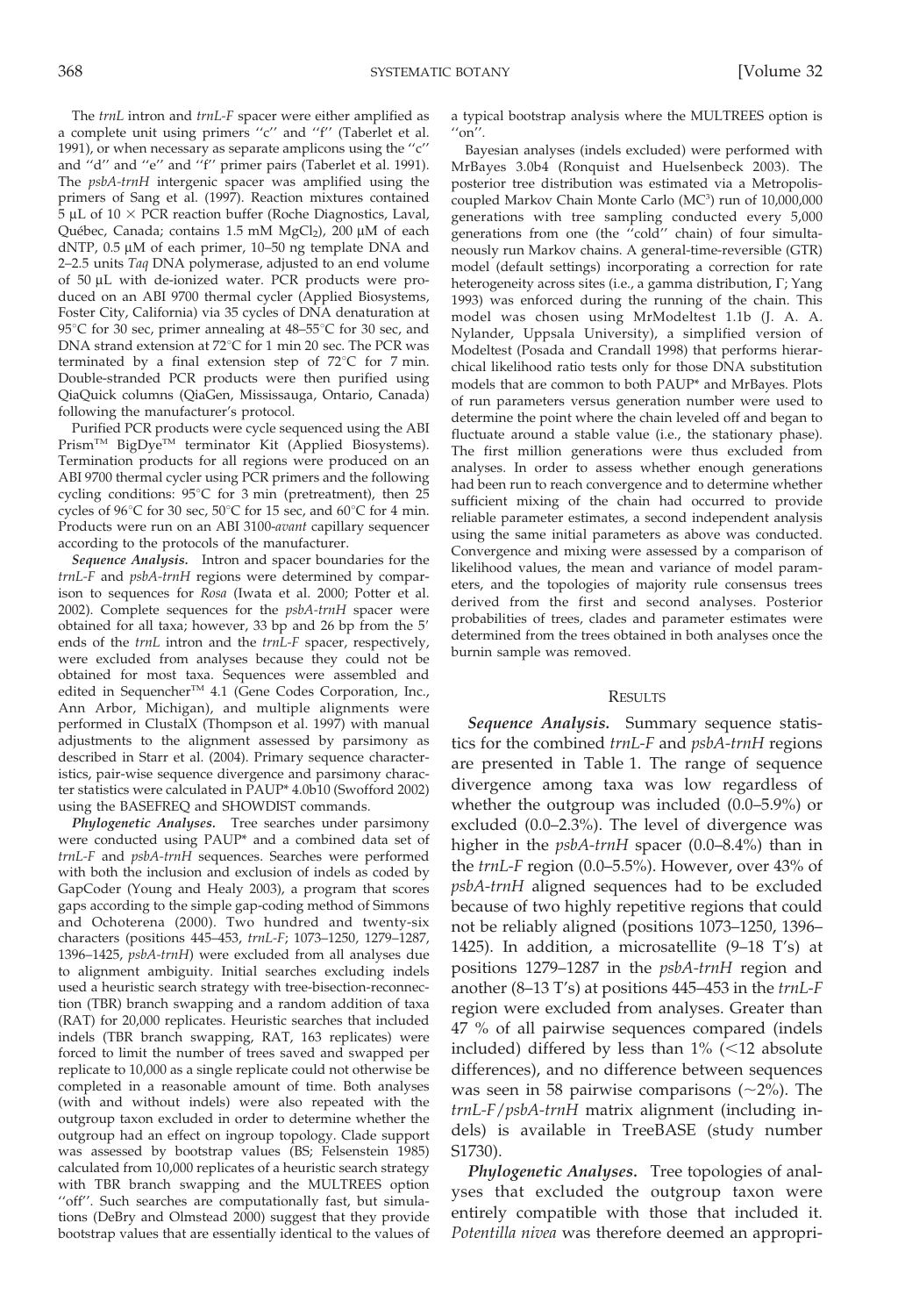|                                              | trnL-F                       | psbA-trnH                  | Both regions<br>combined   |
|----------------------------------------------|------------------------------|----------------------------|----------------------------|
| Length range (bp)                            |                              |                            |                            |
| - ingroup<br>- outgroup included             | 884-900<br>856-900           | 256-402<br>256-402         | 1147-1294<br>1147-1294     |
| Length mean (bp)                             |                              |                            |                            |
| - ingroup<br>- outgroup included             | 892.5<br>892.0               | 318.6<br>319.1             | 1211.0<br>1211.1           |
| Aligned length (bp)<br>- outgroup included   | 934                          | 503                        | 1437                       |
| Sequence divergence (%)                      |                              |                            |                            |
| - ingroup<br>- outgroup included             | $0.0 - 1.9$<br>$0.0 - 5.5$   | $0.0 - 4.0$<br>$0.0 - 8.4$ | $0.0 - 2.3$<br>$0.0 - 5.9$ |
| Number of indels                             |                              |                            |                            |
| - ingroup<br>- outgroup included             | 20<br>28                     | 9<br>10                    | 29<br>38                   |
| Excluded characters                          |                              |                            |                            |
| - outgroup included                          | $9(1.0\%)$                   |                            | 217 (43.1%) 226 (15.7%)    |
| Potentially informative indels               |                              |                            |                            |
| - ingroup<br>- outgroup included             | 12<br>12                     | 3<br>3                     | 15<br>15                   |
| Number of variable characters                |                              |                            |                            |
| - ingroup<br>- outgroup included 124 (13.3%) | 84 (9.0%)                    | 43 (8.5%)<br>56 (11.1%)    | 127 (8.8%)<br>180 (12.5%)  |
| Potentially informative characters           |                              |                            |                            |
| - ingroup<br>- outgroup included             | 40 $(4.3\%)$<br>40 $(4.3\%)$ | $22(4.4\%)$<br>$24(4.8\%)$ | 62 (4.3%)<br>64 (4.5%)     |

TABLE 1. Sequence statistics for separate and combined trnL-F and psbA-trnH datasets used in phylogenetic analyses.

ate outgroup for rooting trees in all subsequent analyses.

Heuristic searches of combined trnL-F/psbAtrnH data including and excluding indels produced 180 and 152 variable characters of which 64 and 49 were potentially informative. Heuristic searches including indels produced 710,000 trees, 235 steps in length (CI =  $0.79$ ; RI = 0.91), whereas searches excluding indels found only 13 trees, 171 steps in length (CI =  $0.87$ ; RI = 0.95). The strict consensus tree produced from the indel analysis is presented in Fig. 1. Topological differences between this analysis and analyses lacking indels are marked on Fig. 1 by arrows (clades not present in analyses excluding indels) and ellipses (clades present in analyses excluding indels).

The Bayesian 50% majority rule consensus of trees sampled in the stationary phase of the two analyses is presented in Fig. 2. Although results from Bayesian analyses are most similar to those parsimony analyses that excluded indels, both parsimony and Bayesian analyses are similar in terms of the clades recovered (see open circles on Fig. 1). Both analyses suggest that the genus Rosa may be divided into two principal clades. The first clade (Clade I) consists of sections Cinnamomeae and Carolinae and a part of the Eurasian section Pimpinellifoliae. If we ignore the unresolved relationships of R. foetida and R. primula (sect. Pimpinellifoliae), this clade is well supported in Bayesian trees (Bayesian posterior probability [BPP] of 92%) and poorly supported in parsimony trees (BS  $<$  50%). The second clade (Clade II) comprises the remaining sections of subg. Rosa (Banksianae p.p., Bracteatae, Caninae, Indicae, Laevigatae, Pimpinellifoliae p.p., Rosa, Synstylae). Defined as such, Clade II is well supported in the Bayesian analysis (BPP =  $96\%$ ). A similar poorly supported clade is resolved in the parsimony analysis, but it includes two subg. Rosa species (R. wichurana and R. arvensis) that are excluded from Clade II in the Bayesian analysis. In both analyses, R. banksiae (subg. Rosa sect. Banksianae) and R. roxburghii (subg. Platyrhodon) are either placed as successive sisters to Clade II (BPP =  $91\%$ , BS <  $50\%$ ) or in a trichotomy with Clade II (BPP =  $91\%$ ). Rosa persica (subg. Hulthemia) is sister to this R. banksiae/ R. roxburghii/Clade II group (BPP = 92%, BS  $\lt$ 50%). In the parsimony analysis, subg. Hesperhodos is sister to all other Rosa species (BS  $<$  50%), whereas its position is unresolved along with R. wichurana and R. arvensis in the Bayesian analysis.

Some taxa for which more than one sample was sequenced (noted in bold in Figs. 1, 2) occurred at different positions in the phylogeny. This was seen in three polyploid species, R. acicularis, R. nutkana and R. californica (specimens sampled from different field collected populations), as well as for R. wichurana (specimens sampled from different botanical gardens).

### **DISCUSSION**

Sequence Analysis. The very low level of sequence divergence in Rosa detected in this chloroplast analysis confirms the conclusion of Matsumoto et al. (1998), based on a more limited data set, that the genus has a very narrow plastid genetic background. Studies based on nuclear, single-copy genes (Joly et al. 2006; Joly and Bruneau 2006) and ribosomal spacers (Wissemann and Ritz 2005; Ritz et al. 2005) indicate that this low-level of molecular divergence amongst rose species is not peculiar to the chloroplast, suggesting that most extant rose species have a very recent origin (Wissemann and Ritz 2005). For example, within North American taxa of sect. Cinnamomeae, no rose species differed in its sequence by more than 1.4% (15 absolute differences, 26 taxa). Thus it seems that the difficulty in distinguishing North American roses by morphology alone (e.g., Erlan-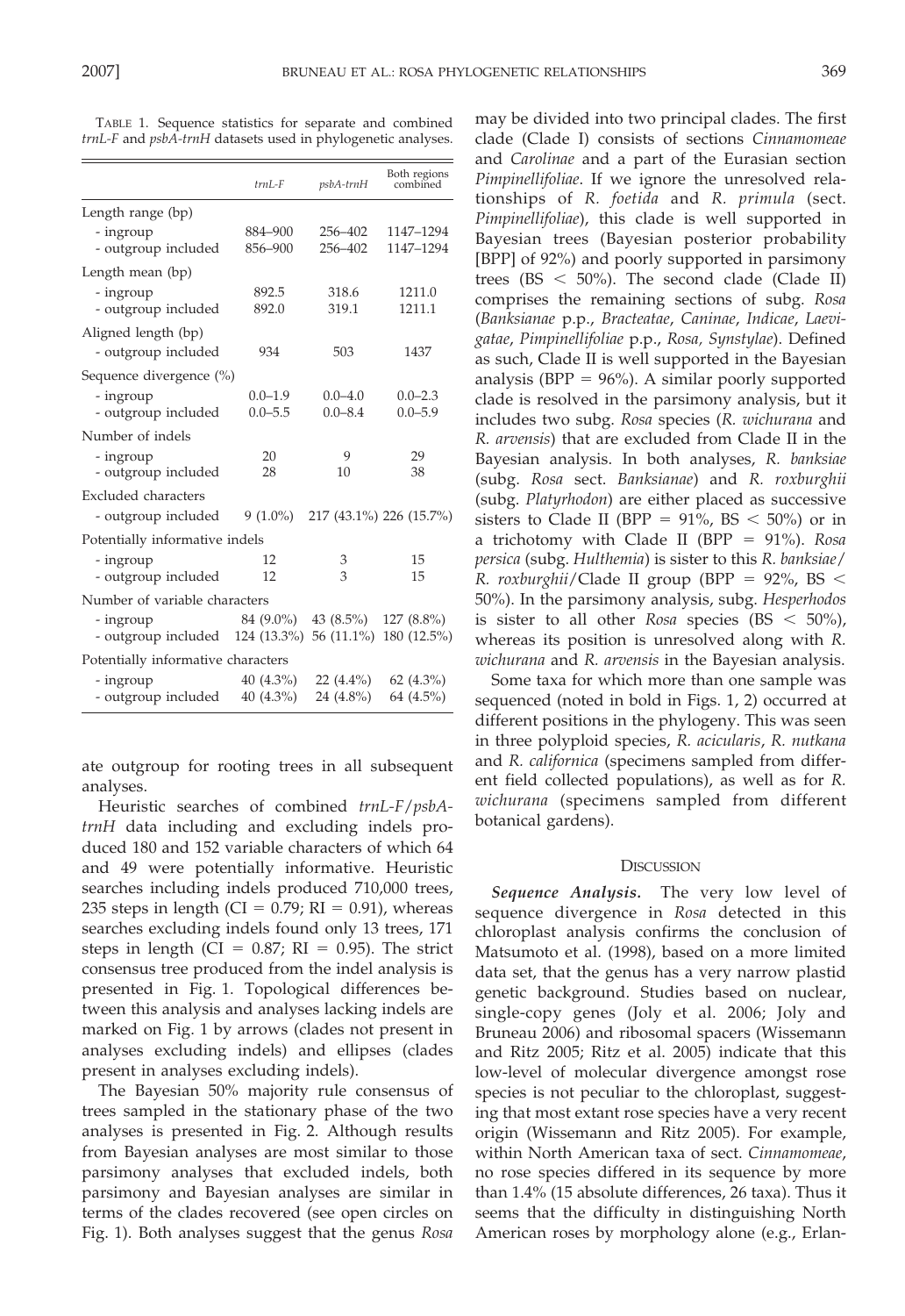

FIG. 1. Strict consensus of 710,000 trees resulting from the combined parsimony analysis of trnL-F and psbA-trnH noncoding sequences and their indels. Tree and character statistics are given at the top left. The typical ploidy level for each taxon is given after specific epithets following Erlanson (1929), Lewis (1959; 1966), Krüssman (1981) and Cairns et al. (2000). Geographic information (NA = North America; A = Asia; E = Europe) is taken from Rehder (1940) and Krüssman (1981). Asterisks after distribution indicate whether the taxon is believed to have made either a major (\*\*) or minor (\*) genetic contribution to domestic garden roses. Multiple specimens from the same species are highlighted in bold. Bars to the right of specific epithets indicate the sections and subgenera of Rosa as circumscribed by Rehder (1940). Numbers above branches represent bootstrap values for clades with support >50%. Arrows indicate branches that were not present in analyses where indels were excluded. Ellipses across branches link species that formed clades in analyses without indels (Bayesian and parsimony; cf. Fig. 2). Clades common to both Bayesian and parsimony analyses (with and without indels) are marked by empty circles on branches.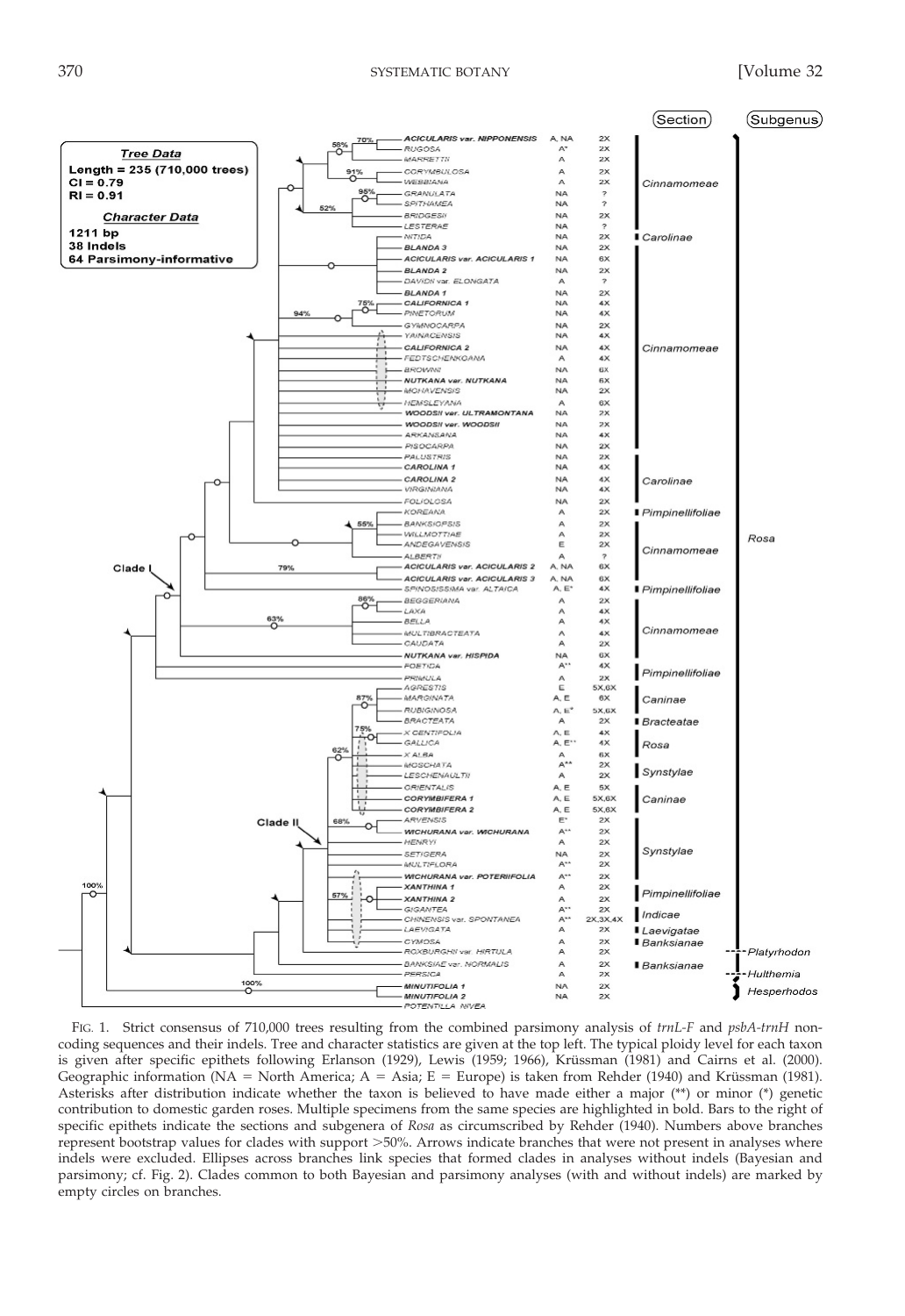

FIG. 2. Bayesian 50% majority rule consensus of trees sampled in the stationary phase of two analyses. Values above branches are the posterior probabilities for each clade (%), whereas values below branches are bootstrap values (>50%) for the same clades found during parsimony searches that excluded indels. Arrows indicate branches that were not recovered in the strict consensus of parsimony analyses that excluded indels. Additional information as in Fig. 1.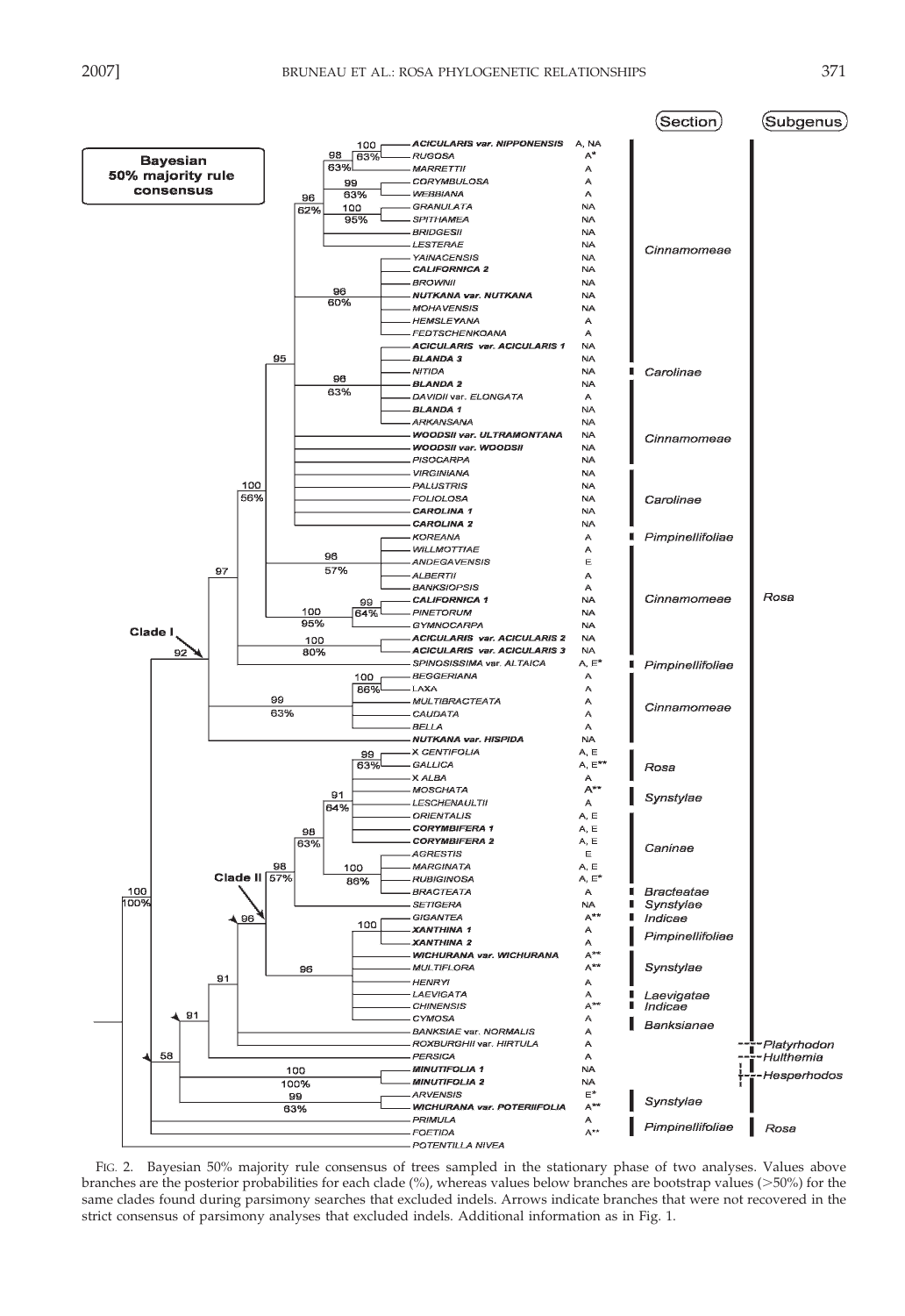372 SYSTEMATIC BOTANY [Volume 32

son 1934; Lewis 1957; Erlanson-Macfarlane 1966; Joly 2006), where features represent more of a continuum than discrete characteristics, is mirrored by the paucity of differentiation between rose species at the molecular level. This low level of sequence divergence explains the difficulty encountered when reconstructing the phylogeny of this taxonomically difficult genus, whether based on non-coding chloroplast sequences or on nuclear ribosomal spacers. In part for this reason, but also because of potential problems with hybridization or introgression in garden material, inferences of phylogenetic relationships must at this time be based on a careful comparison of clades that are similarly resolved in this and all previous phylogenetic analyses.

Phylogenetic Relationships in Rosa. The present phylogenetic analysis of chloroplast DNA sequences does not fully support the classification of the genus Rosa as proposed by Rehder (1940). Rehder (1940) divided Rosa into the small subgenera Hulthemia (Dumort.) Focke, Platyrhodon (Hurst) Rehder and Hesperhodos Cockrell (each with 1 or 2 species), and the large subgenus Rosa (5 Eurosa Focke), which is divided into ten sections: Pimpinellifoliae (DC.) Ser., Rosa [= Gallicanae (DC.) Ser.], Caninae (DC.) Ser., Carolinae Crép., Cinnamomeae (DC.) Ser., Synstylae (DC.), Indicae Thory, Banksianae Lindl., Laevigatae Thory, Bracteatae Thory. Although not fully resolved, the relationships observed indicate the presence of two main clades of subg. Rosa species (sects. Carolinae/ Cinnamomeae/Pimpinellifoliae p.p. [Clade I] vs. all remaining subg. Rosa sections, except sect. Banksianae p.p. [Clade II]), with R. banksiae (sect. Banksianae), R. roxburghii (subg. Platyrhodon) and R. persica (subg. Hulthemia) as sister to Clade II (BPP =  $92\%$ , BS <  $50\%$ ). Our parsimony analyses also suggest that R. minutifolia (subg. Hesperhodos) is sister to the entire genus, but the support for this relationship is weak. This pattern would contradict the analyses of the chloroplast atpB-rbcL sequences (Wissemann and Ritz 2005) and those of nuclear ITS sequences (Wu et al. 2001), which suggest that R. persica is sister to the rest of the genus. The other small subgenera are either unresolved in a basal polytomy, which also includes subg. Hesperhodos (matK; Matsumoto et al. 1998), or they occur in poorly supported contradictory positions within subg. Rosa (e.g., Wu et al. 2001; Wissemann and Ritz 2005). Regardless, neither the present analysis nor any of the previous molecular analyses would support distinct subgeneric status for these taxa, and when resolution is available, all data seem to indicate a closer relationship to Clade II than to Clade I.

The presence of the same two main subg. Rosa clades is generally reflected in the analyses of RAPD data (Millan et al. 1996; Jan et al. 1999) and it is partially supported in the matK analysis of Matsumoto et al. (1998) and the atpB-rbcL intergenic spacer study of Wissemann and Ritz (2005). However, in the study by Wissemann and Ritz (2005), sect. Bracteatae (R. bracteata) occurs in the equivalent of our Clade I in the ITS analysis, and in their *atpB-rbcL* analysis, this section and sect. Banksianae (R. banksiae) occur in Clade I (with low support), rather than in (or associated with) Clade II, as in our analyses.

Few of the available molecular analyses support as monophyletic the sections proposed by Rehder (1940). However, in the analyses by Wissemann and Ritz (2005), with a strong concentration of Rosa sect. Caninae species, and in those of Wu et al. (2001), with a large number of native Japanese sect. Synstylae species, these sections tend to be supported as monophyletic. Similarly, in our study, with relatively better sampling of North American species for sects. Cinnamomeae and Carolinae, the analyses suggest that together these two sections may form a monophyletic group. Section Cinnamomeae is the largest rose section comprising over 40% of the species in the genus. Rehder (1940) separated sects. Carolinae and Cinnamomeae by sepals spreading and deciduous (Carolinae) versus upright and usually persistent (Cinnamomeae), and by achenes inserted at the base of the receptacle (Carolinae) versus achenes inserted on the wall and base of the receptacle (Cinnamomeae). However, subsequent authors have suggested that the two sections should be merged because of morphological similarity and the lack of consistency in the characters that are supposed to separate them (Lewis 1957; Robertson 1974). The distinction of these two sections is not substantiated by the molecular analyses presented here, nor by a recent analysis of a low-copy number nuclear gene for North American species that illustrated that the allopolyploid origin of the sect. Carolinae polyploid taxa renders the section polyphyletic (Joly et al. 2006). A biochemical study also argues against recognising section Carolinae (Grossi et al. 1998).

Rosa gymnocarpa, a western North American species, and several Asiatic species in our analysis such as R. beggeriana, R. albertii, and R. willmottiae have sometimes been segregated from section Cinnamomeae as section Gymnocarpae Crép., a group based on an unusual character where the entire calyx detaches at an articulation near the summit of the receptacle when the hip approaches maturity (Crépin 1896; Clarke 1980). Based on morphological and biogeographic evidence and a presumed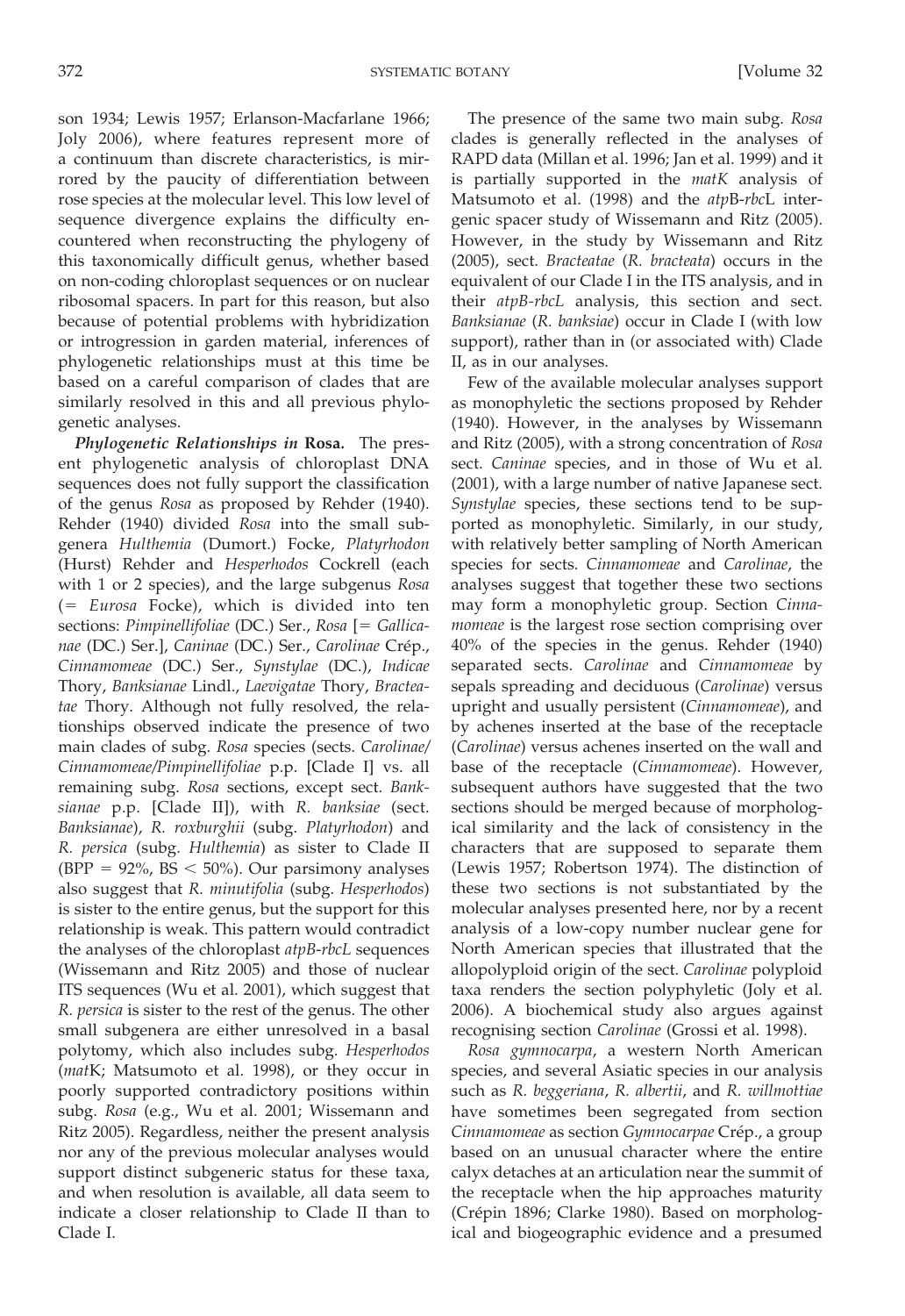relationship to R. gymnocarpa, Ertter (2001) tentatively placed three further short-growing, rhizomatous species, R. bridgesii, R. spithamea, and R. pinetorum, restricted to California and Oregon, in sect. Gymnocarpae despite their lack of a deciduous calyx. Although the present analysis does not provide clear resolution as to the position of all these taxa, there is an indication that sect. Gymnocarpae as circumscribed by deciduous calices or sensu Ertter is polyphyletic.

In our analyses and previous chloroplast DNA studies (e.g., Matsumoto et al. 1998, 2001), sect. Pimpinellifoliae is resolved as polyphyletic with certain species clearly belonging to Clade I, others to Clade II, and still others with unresolved positions at the base of the chloroplast DNA phylogeny. The position of R. koreana (sect. Pimpinellifoliae) with sect. Cinnamomeae is fully expected given the phenetic analysis of sect. Pimpinellifoliae by Roberts (1977). Roberts transferred this species and R. farreri Stapf to sect. Cinnamomeae on the basis that both species were more closely related to R. forrestiana Boulenger, a species like many in sect. Cinnamomeae (e.g., R. multibracteata, R. bella; Clarke 1980) that resembles the Pimpinellifoliae. It is therefore not too surprising that two species of sect. Pimpinellifoliae, R. koreana and R. spinosissima, would appear to be embedded within section Cinnamomeae. Matsumoto et al. (1998) found a similar position for their sample of R. spinosissima. Two further species of sect. Pimpinellifoliae, R. foetida and R. primula, may be found either in a trichotomy with Clade I or in a polytomy at the base of the genus. Again, the results for R. foetida are supported by the matK analyses of Matsumoto et al. (1998, 2001). The tetraploid R. foetida is known to have low fertility (Roberts 1977) and may represent an ancient hybrid of unknown parentage (Wylie 1954).

Within Clade I it is interesting to note the varied phylogenetic positions of polyploid taxa for which more than one individual was sequenced. In particular, the position of the diploid R. acicularis var. nipponensis as sister to R. rugosa in an entirely Asian clade, and separate from polyploid R. acicularis may support Lewis's (1959) contention that this taxon should be treated at the species level. The relatively well-supported grouping of R. rugosa, R. marrettii and R. acicularis var. nipponensis also is resolved in the ITS analyses of Wu et al. (2001). The remaining samples of R. acicularis occur in different positions in Clade I. Rosa acicularis has both hexaploid and octoploid populations, and for this species, the incongruence also may suggest that R. acicularis has multiple independent origins from different maternal parents as has been seen in many other polyploid species (e.g., Doyle et al. 1990; Soltis et al. 1995). A similar explanation is possible for two polyploid western North American species, R. nutkana (where two varieties were sampled) and R. californica. For other taxa, the incongruence may be the consequence of the non purity (hybridization, introgression) of the garden samples included in the analysis. For example, this may explain the conflicting positions of the two R. wichurana specimens as either nested within Clade II or as sister to it, where we used two gardencollected specimens, but from different gardens. This also may explain contradictory positions for the same species among the different chloroplast DNA analyses that have been published to date (present study; Matsumoto et al. 1998, 2001; Wissemann and Ritz 2005). For example, we suspect that contaminated botanical garden samples explains the position of R. californica within ''Clade II'' in the matK analyses of Matsumoto et al. (1998, 2001) and of R. palustris (sect. Carolinae) and R. rugosa (sect. Cinnamomeae) at the base of ''Clade II" in the *atpB-rbcL* analyses of Wissemann and Ritz (2005). Likewise the position of R. bracteata (sect. Bracteatae) in our analyses as nested within Clade II, rather than as sister to R. cymosa (sect. Banksianae), contradicts the analyses of Matsumoto et al. (1998, 2001) and of Wissemann and Ritz (2005), and suggests that our sample of R. bracteata may represent a botanical garden contaminant.

Although poor clade support makes it difficult to draw strong conclusions, some interesting biogeographic patterns are apparent in our analyses. The presence of rose species in North America appears to be the consequence of multiple introductions in a genus that mostly is concentrated in the Old World (Europe and Asia). If we consider R. minutifolia as sister to all other Rosa species, then there would be a split at the base of the phylogeny between North American and Old World taxa. Based on these data it is therefore not possible to determine whether the genus Rosa has an Old or New World origin. An obvious introduction of Rosa in North America occurred in Clade II with R. setigera, the only species of this clade that is native to North America. Within Clade I, with the exception of R. nutkana var. hispida (a probable polyploid) and the polyploid R. acicularis (parsimony analysis), all of the first branching taxa are Asian in origin, whereas the later branching taxa are a mix of both North American and Asian species. It also is noteworthy that all diploid North American roses in Clade I are contained within a single subclade, although they are intermixed with Asian taxa. This suggests a single New World introduction for all diploid North American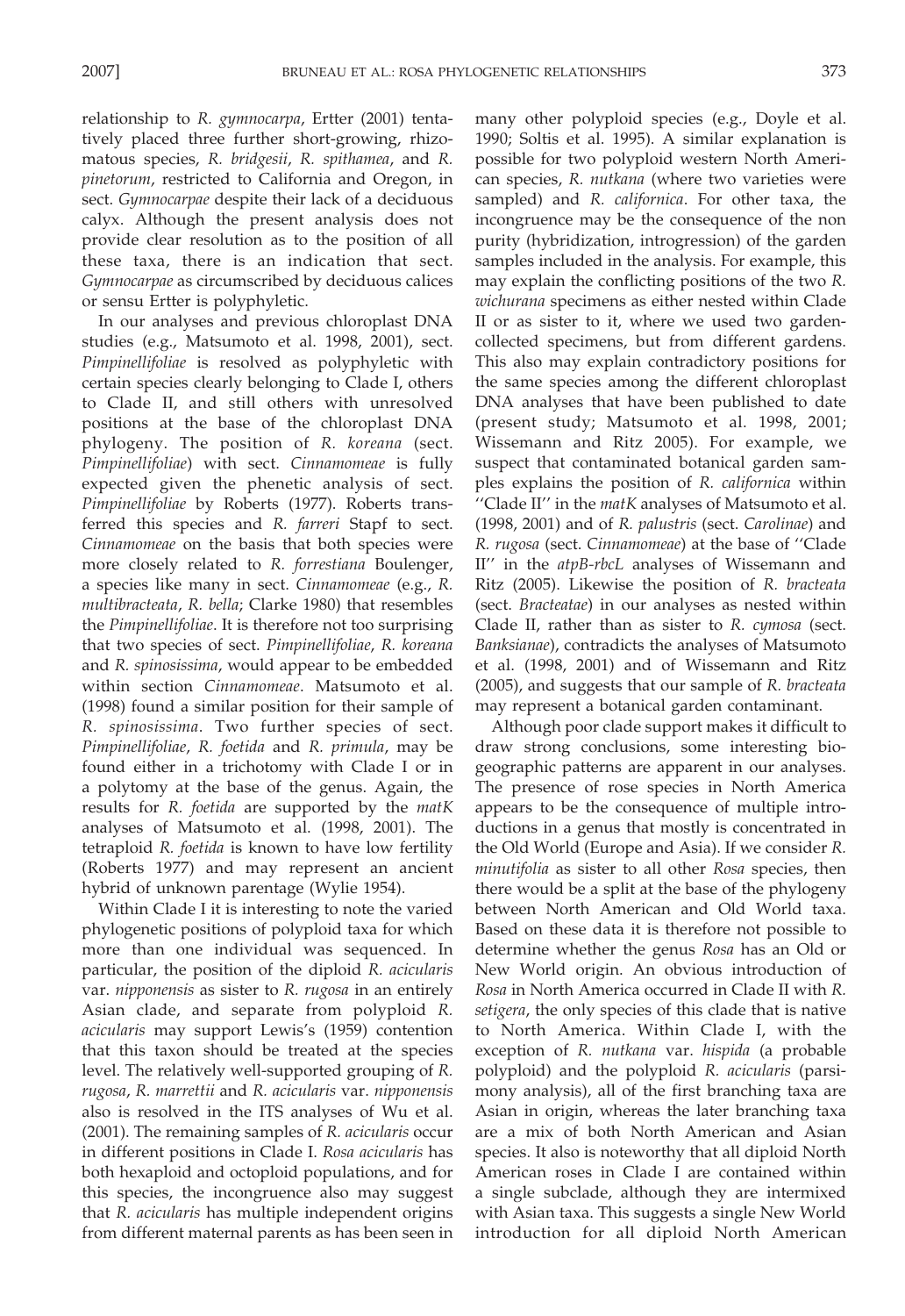species of subg. Rosa, but because of the low resolution we cannot firmly conclude whether the Old World species in the mostly North American clade represent reintroductions in the Old World or an ancestral presence.

Origin of Garden Roses. Most authors believe that only seven species, R. chinensis, R. foetida, R. gallica, R. gigantea, R. moschata, R. multiflora, and R. wichurana, have made major contributions to the creation of the modern commercial rose, with a further seven species providing only ''minor'' contributions (Wylie 1954). By repeated crosses and backcrosses over time, rose breeders have used these putative parents to incorporate such desirable traits as brilliant yellow (R. foetida), winter hardiness (R. wichurana), perpetual flowering (R. chinensis, R. gigantea), and a sweet bouquet (R. gallica) into garden cultivars. This has led some authors to suggest that the genetic background of the modern domesticated rose is narrow (e.g., Matsumoto et al. 1998), although this is disputed (Debener et al. 1996). Of the species listed by Wylie (1954) as having made major contributions to the origin of cultivated roses, six of the seven sampled are found within Clade II. The seventh, Rosa foetida, is unresolved between the two subg. Rosa clades or is weakly supported as sister to Clade I. Although we have not sampled all the species considered to have made a minor contribution to the development of garden roses, it is likely that of the seven listed by Wylie (1954), only three (R. spinosissima, R. cinnamomea and R. rugosa) occur in Clade I. Thus the concentration of the limited number of both major and minor contributors to the domestic rose within a single clade largely supports the conclusion of Matsumoto et al. (1998) that commercial roses have a narrow genetic background.

Assuming maternal chloroplast inheritance in Rosaceae (e.g., Corriveau and Coleman 1988; Raspe´ 2001; Brettin et al. 2000; Panda et al. 2003) and in Rosa (Corriveau and Coleman 1988), our phylogeny would suggest that the maternal parent of  $R. \times$ centifolia var. mucosa, a complex hybrid believed to have been formed by the crossing of multiple species from sects. Rosa (R. gallica, R.  $\times$  damascena), Synstylae (R. moschata) and Caninae (R. canina) (Matthews 1995), is Rosa gallica. The chloroplast genome of R. gallica and R.  $\times$  centifolia for the markers examined is identical. Likewise, the position of  $R. \times$  alba (sect. Rosa), the White Rose of York, would suggest that its disputed origin, whether from a cross between R. gallica and R. arvensis or R. corymbifera, or even a cross between R. canina and  $R. \times$  damescena, can at least eliminate R. gallica as the maternal species of the cross. In this analysis,  $R. \times$  alba shared identical chloroplast

genomes to R. corymbifera, R. leschenaultii, R. moschata, and R. orientalis.

In conclusion, although none of the presently available phylogenetic analyses has by itself recovered strongly supported groups within the genus Rosa, the occurrence of some of the same clades in multiple analyses increases support for their monophyly. For example, most studies have recovered two major clades within the genus, one consisting of sections Cinnamomeae (including Carolinae) and Pimpinellifoliae and the other of sections Banksianae, Bracteatae, Caninae, Rosa, Indicae, Laevigatae, Pimpinellifoliae, and Synstylae. One cautionary note concerning this and previous phylogenies is that most of the material used in this study had its origins in gardens. Even though this is a concern for any study that uses garden material it is especially troublesome when studying groups that are known to hybridize. For logistical and political reasons it is not always possible to collect wild material. Although this does not entirely negate the results of this and previous studies it should be noted that the possibility that garden material may be the result of artificial crosses, whether by human or by open pollination in a garden, cannot be excluded. Future studies should attempt to confirm the sequences presented here for each taxon with sequences derived from wild collected material. Moreover, the little genetic variation of the chloroplast genome found here and in previous studies demonstrates that in order to recover well supported clades future phylogenetic studies of the genus will need to use non-coding regions of lowcopy nuclear genes such as those used by Joly and Bruneau (2006).

ACKNOWLEDGEMENTS. We thank Claire Laberge, Édith Morin, Lucille Savoie and Stéphane Bailleul of the Montréal Botanical Garden, and staff at the Arnold Arboretum, Wageningen University Botanical Garden, and Royal Botanic Gardens, Edinburgh for permission to collect and use material. We are also grateful to those who contributed to sampling, in particular Barbara Ertter, Elizabeth Dickson, Fannie Gervais, and Jan Wieringa, and assisted with laboratory analyses, Elizabeth Dickson, Fannie Gervais, Joëlle Midy, and Frédéric Blondel. This study was supported financially by NSERC (Canada) and FQRNT (Québec) grants to AB and fellowships to SJ and JRS.

## LITERATURE CITED

- AKHMADIEVA, A. K., S. I. ZAICHKINA, R. K. RUZIEVA, and E. E. GANASSI. 1993. The protective action of a natural preparation of anthocyanin (pelargonidin-3,5-diglucoside). Radiobiologiia 33: 433–5.
- BAKER, J. G. 1905. A revised classification of roses. Journal of the Linnean Society - Botany 37: 70–79.
- BOULENGER, G. A. 1934. Roses d'Asie. Bulletin du Jardin botanique de l'État, Bruxelles 13: 165–266.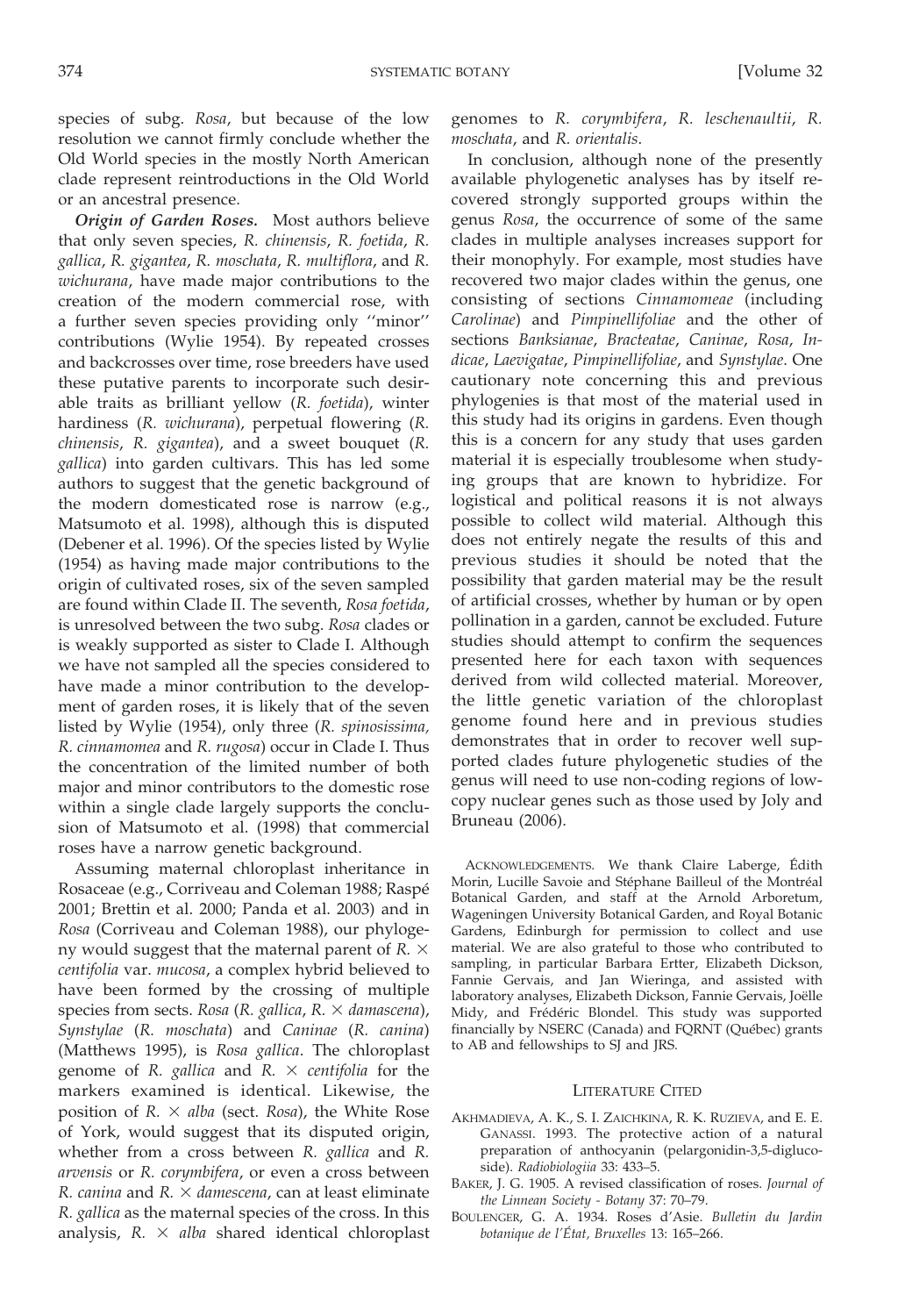-. 1936. Révision des roses d'Asie. Bulletin du Jardin Botanique de L'État Bruxelles 14: 115–221.

- BRETTIN, T. S., R. KARLE, E. L. CROWE, and A. F. LEZZONI. 2000. Chloroplast inheritance and DNA variation in sweet, sour, and ground cherry. Journal of Heredity 91: 75–79.
- CAIRNS, T., M. YOUNG, J. ADAMS, and B. EDBERG (eds). 2000. Modern Roses XI, the world encyclopedia of roses. London: Academic Press.
- CLARKE, D. L. 1980. Rosa the species. Pp. 37–48 in W. J. Bean, Trees and shrubs hardy in the British Isles 8<sup>th</sup> edition, eds. D. L. Clarke and G. Taylor. London: John Murray.
- CORRIVEAU, J. L. and A. W. COLEMAN. 1988. Rapid screening method to detect potential biparental inheritance of plastid DNA and results for over 200 angiosperms species. American Journal of Botany 75: 1443–1458.
- CRÉPIN, F. 1889. Sketch of a new classification of roses. Journal of the Royal Horticultural Society 11: 217–228.
	- ———. 1891. Nouvelle classification des Roses. Journal des Roses 15: 41–43, 53–55, 76–77.
	- ———. 1893. Rosae hybridae. E´tudes sur les roses hybrides. Bulletin de la Société Royale de Botanique de Belgique, 1<sup>ière</sup> partie (Mémoires) 32: 52-55.

———. 1896. Rosae Americanae. I. Observations upon the genus Rosa in North America. Botanical Gazette 23: 1–34.

- CRESPEL, L., M. CHIROLLET, C. E. DUREL, D. ZHANG, J. MEYNET, and S. GUDIN. 2002. Mapping of qualitative and quantitative phenotypic traits in Rosa using AFLP markers. Theoretical and Applied Genetics 105: 1207–1214.
- DEBENER, T., C. BARTELS, and L. MATTIESCH. 1996. RAPD analysis of genetic variation between a group of rose cultivars and selected wild rose species. Molecular Breeding 2: 321–327.

——— and L. MATTIESCH. 1999. Construction of a genetic linkage map for rose using RAPD and AFLP markers. Theoretical and Applied Genetics 99: 891–899.

- DEBRY, R. W. and R. G. OLMSTEAD. 2000. A simulation study of reduced tree-search effort in bootstrap resampling analysis. Systematic Biology 49: 171–179.
- DICKSON, E. E., K. ARUMUGANATHAN, S. KRESOVICH, and J. J. DOYLE. 1992. Nuclear DNA content variation within the Rosaceae. American Journal of Botany 79: 1081–1086.
- DOYLE, J. J. and J. L. DOYLE. 1987. A rapid DNA isolation procedure for small quantities of fresh leaf tissue. Phytochemical Bulletin 19: 11–15.

———, ———, A. H. D. BROWN, and J. P. GRACE. 1990. Multiple origins of polyploids in the Glycine tabacina complex inferred from chloroplast DNA polymorphism. Proceedings of the National Academy of Sciences U.S.A 87: 714–717.

- DUGO, M. L., Z. SATOVIC, T. MILLAN, J. I. CUBERO, D. RUBIALES, A. CABRERA, and A. M. TORRES. 2005. Genetic mapping of QTLs controlling horticultural traits in diploid roses. Theoretical and Applied Genetics 111: 511–520.
- ERIKSSON, T., M. S. HIBBS, A. D. YODER, C. F. DELWICHE, and M. J. DONOGHUE. 2003. The phylogeny of Rosoideae (Rosaceae) based on sequences of the internal transcribed spacers (ITS) of nuclear ribosomal DNA and the trnL/F region of chloroplast DNA. International Journal of Plant Sciences 164: 197–211.
- ERLANSON, E. W. 1929. Cytological conditions and evidences for hybridity in North America wild roses. Botanical Gazette 87: 443–506.
	- ———. 1934. Experimental data for a revision of the North American wild roses. Botanical Gazette 96: 197–259.
- -. 1938. Phylogeny and polyploidy in Rosa. New Phytologist 37: 72–81.
- ERLANSON-MACFARLANE, E. W. 1966. The old problem of species in Rosa with special reference to North America. American Rose Annual 51: 150–160.
- ERTTER, B. 2001. Native California roses: an on-line monograph of native Rosa in California prepared for The Jepson Manual: Higher Plants of California (http://ucjeps. berkeley.edu/ina/roses/roses.html).
- FELSENSTEIN, J. 1985. Confidence limits on phylogenies: an approach using the bootstrap. Evolution 39: 783–791.
- GANDOGER, M. 1881. Tabulae Rhodologicae Europaeo-Orientales Locupletissimae. Paris.
- GROSSI, C., O. RAYMOND, and M. JAY. 1998. Flavonoid and enzyme polymorphisms and taxonomic organisation of Rosa sections: Carolinae, Cinnamomeae, Pimpinellifoliae and Synstylae. Biochemical Systematics and Ecology 26: 857–871.
- GU, C. and K. R. ROBERTSON. 2003. Rosa L. Pp. 339–381 in Flora of China. volume 9, eds. Flora of China Editorial Team. St. Louis: Missouri Botanical Garden Press.
- GUDIN, S. 2000. Rose: Genetics and breeding. Plant Breeding Reviews 17: 159–189.
- HERRING, P. 1925. Classifications of Rosa. Dansk Botanisk Arkiv 4: 1–24.
- HIBINO, Y., K. KITAHARA, S. HIRAI, and S. MATSUMOTO. 2006. Structural and functional analysis of rose class B MADSbox genes 'MASAKO BP, euB3, and B3: Paleo-type AP3 homologue 'MASAKO B3' association with petal development. Plant Science 170: 778–785.
- IWATA, H., T. KATO, and S. OHNO. 2000. Triparental origin of Damask roses. Gene 259: 53–59.
- JAN, C. H., D. H. BYRNE, J. MANHART, and H. WILSON. 1999. Rose germplasm analysis with RAPD markers. Hortscience 34: 341–345.
- JOLY, S. 2006. Évolution des roses (Rosa: Rosaceae) indigènes de la section Cinnamomeae à l'est des montagnes Rocheuses. Ph.D. Thesis. Montréal, Québec, Canada: Université de Montréal.
- and A. BRUNEAU. 2006. Incorporating allelic variation for reconstructing the evolutionary history of organisms from multiple genes: an example from Rosa in North America. Systematic Biology 55: 623–636.
- ———, J. R. STARR, W. H. LEWIS, and A. BRUNEAU. 2006. Polyploid and hybrid evolution in roses east of the Rocky Mountains. American Journal of Botany 93: 412–425.
- KIM, Y.-J. and D. BYRNE. 1994. Biosystematical classification of genus Rosa using isozyme polymorphisms. HortScience (Abstract) 29: 483.
- and ———. 1996. Interspecific hybrid verification of Rosa with isozymes. Hortscience 31: 1207–1209.
- KITAHARA, K. and S. MATSUMOTO. 2000. Rose MADS-box genes 'MASAKO C1 and D1' homologous to class C floral identity genes. Plant Science 151: 121–134.
- ———, S. HIRAI, H. FUKUI, and S. MATSUMOTO. 2001. Rosa MADS-box genes 'MASAKO BP and B3' homologous to class B floral identity genes. Plant Science 161: 549–557.
- KLASTERSKY, I. 1968. Rosa L. Pp. 25–32 in Flora Europaea. volume 2, eds. T. G. Tutin, V. H. Heywood, N. A. Burges, D. M. Moore, D. H. Valentine, S. M. Walters, and D. A. Webb. Cambridge: Cambridge University Press.
- KRÜSSMANN, G. 1981. The complete book of roses. Portland, Oregon: Timber Press.
- LEWIS, W. H. 1957. Revision of the genus Rosa in eastern North America: A review. American Rose Annual 42: 116–126.
	- ———. 1959. A monograph of the genus Rosa in North America. I. R. acicularis. Brittonia 11: 1–24.
	- ———. 1966. Chromosome numbers of phanerogams 1. Annals of the Missouri Botanical Garden 53: 100–101.
- LINNAEUS, C. 1753. Species Plantarum. Stockholm: Impensis Laurentii Salvii.
- MATTHEWS, J. R. 1920. Hybridism and classification in the genus Rosa. New Phytologist 19: 153–171.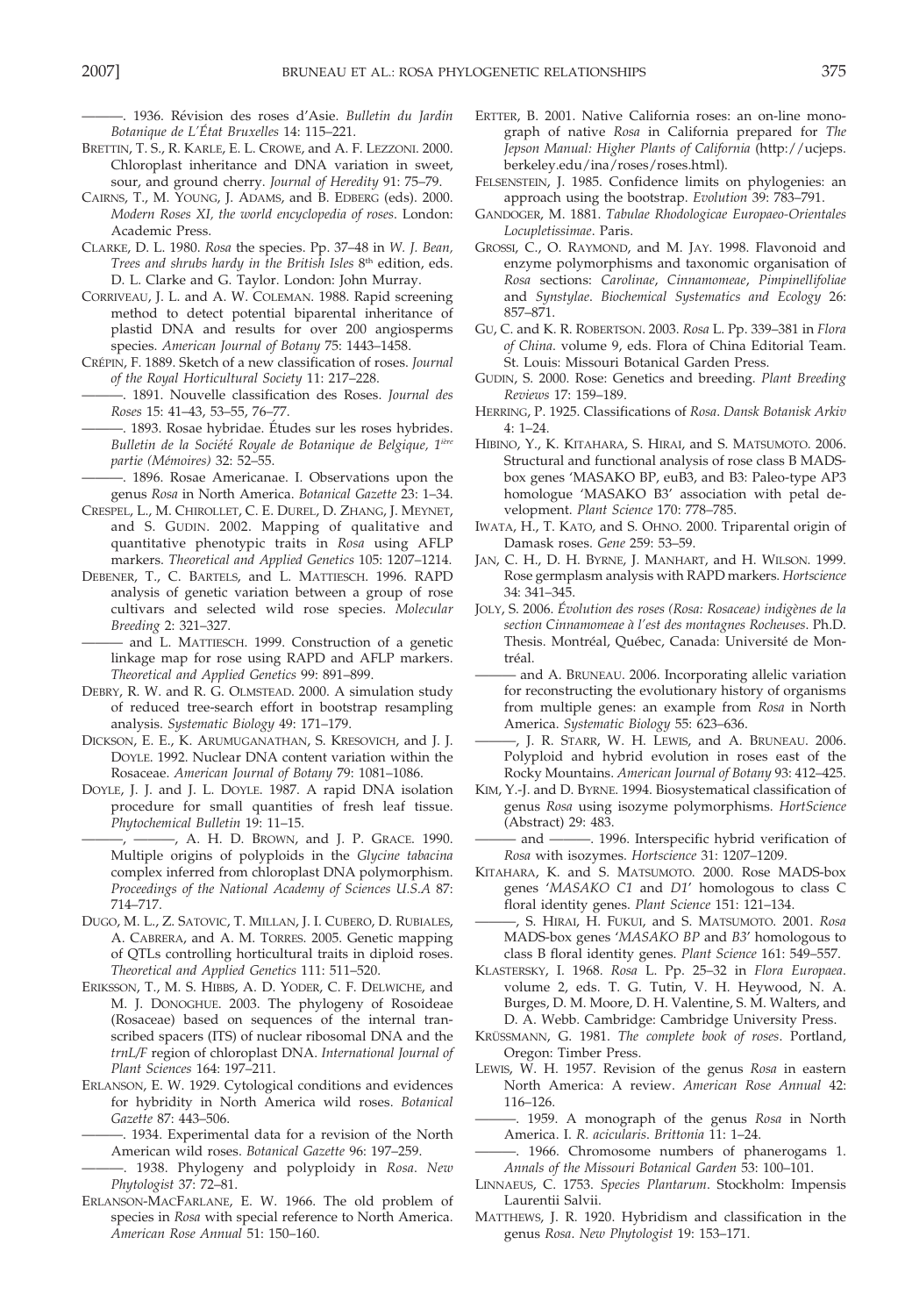- MATTHEWS, V. A. 1995. Rosa Linnaeus. Pp. 358–379 in The European garden flora, a manual for the identification of plants cultivated in Europe, both out-of-doors and under glass, eds. J. Cullen, J. C. M. Alexander, A. Brady, C. D. Bickell, P. S. Green, V. H. Heywood, P.-M. Jörgensen, S. L. Jury, S. G. Knees, A. C. Leslie, V. A. Matthews, N. K. B. Robson, S. M. Walters, D. O. Wijnands, and P. F. Yeo. Cambridge: Cambridge University Press.
- MATSUMOTO, S., M. KOUCHI, J. YABUKI, M. KUSUNOKI, Y. UEDA, and H. FUKUI. 1998. Phylogenetic analyses of the genus Rosa using the matK sequence: molecular evidence for the narrow genetic background of modern roses. Scientia Horticulturae 77: 73–82.
- ———, ———, H. FUKUI, and Y. UEDA. 2000. Phylogenetic analyses of the subgenus Eurosa using the ITSnrDNA sequence. Acta Horticulturae 521: 193–202.
- ———, H. NISHIO, Y. UEDA, and H. FUKUI. 2001. Phylogenetic analyses of the genus Rosa: polyphyly of section Pimpinellifoliae and origin of Rosa Xfortuniana Lindl. Acta Horticulturae 547: 357–363.
- MELVILLE, R. 1967. The problem of classification in the genus Rosa. Bulletin du Jardin Botanique National de Belgique 37: 39–44.
- MILLAN, T., F. OSUNA, S. COBOS, A. M. TORRES, and J. I. CUBERO. 1996. Using RAPDs to study phylogenetic relationships in Rosa. Theoretical and Applied Genetics 92: 273–277.
- PANDA, S., J. P. MARTÍN, and I. AGUINAGALDE. 2003. Chloroplast DNA study in sweet cherry cultivars (Prunus avium L.) using PCR-RFLP method. Genetic Resources and Crop Evolution 50: 489–495.
- POSADA, D. and K. A. CRANDALL. 1998. Modeltest: testing the model of DNA substitution. Bioinformatics 14: 817–818.
- POTTER, D., F. GAO, P. E. BORTIRI, S.-H. OH, and S. BAGGETT. 2002. Phylogenetic relationships in Rosaceae inferred from chloroplast matK and trnL-trnF nucleotide sequence data. Plant Systematics and Evolution 231: 77–89.
- RASPÉ, O. 2001. Inheritance of the chloroplast genome in Sorbus aucuparia L. (Rosaceae). Journal of Heredity 92: 507–509.
- REHDER, A. 1940. Manual of cultivated trees and shrubs hardy in North America, ed. 2. New York: Macmillan.
- RITZ, C. M., H. SCHMUTHS, and V. WISSEMANN. 2005. Evolution by reticulation: European dogroses originated by multiple hybridization across the genus Rosa. Journal of Heredity 96: 4–14.
- ROBERTS, A. V. 1977. Relationship between species in the genus Rosa, section Pimpinellifoliae. Botanical Journal of the Linnean Society 74: 309–328.
- ROBERTSON, K. R. 1974. Genera of Rosaceae in Southeastern United States. Journal of the Arnold Arboretum 55: 611.
- RONQUIST, F. and J. P. HUELSENBECK. 2003. MrBayes 3: Bayesian phylogenetic inference under mixed models. Bioinformatics 19: 1572–1574.
- ROWLEY, G. D. 1959. Some naming problems in Rosa. Bulletin du Jardin botanique de l'Etat Bruxelles 29: 205–211.
- -. 1978. Rosaceae. Pp. 141-144 in Flowering plants of the world, ed. V. H. Heywood. London: B. T. Batsford Ltd.
- SANG, T., D. J. CRAWFORD, and T. F. STUESSY. 1997. Chloroplast DNA phylogeny, reticulate evolution and biogeography of Paeonia (Paeoniaceae). American Journal of Botany 84: 1120–1136.
- SCARIOT, V., A. AKKAK, and R. BOTTA. 2006. Characterization and genetic relationships of wild species and old garden roses based on microsatellite analysis. Journal of the American Society for Horticultural Science 131: 66–73.
- SIMMONS, M. P. and H. OCHOTERENA. 2000. Gaps as characters in sequence-based phylogenetic analyses. Systematic Biology 49: 369–381.
- SOLTIS, P. S., G. M. PLUNKETT, S. J. NOVAK, and D. E. SOLTIS. 1995. Genetic variation in Tragopogon species: additional origins of the allotetraploids T. mirus and T. miscellus (Compositae). American Journal of Botany 82: 1329–1341.
- SQUIRRELL, J., Z. MANDEGARAN, K. YOKOYA, A. V. ROBERTS, and J. MOTTLEY. 2005. Cell lines and plants obtained after protoplast fusions of Rosa plus Rosa, Rosa plus Prunus and Rosa plus Rubus. Euphytica 146: 223–23.
- STARR, J. R., S. A. HARRIS, and D. A. SIMPSON. 2004. Phylogeny of the unispicate taxa in Cyperaceae tribe Cariceae I: generic relationships and evolutionary scenarios. Systematic Botany 29: 528–544.
- SWOFFORD, D. L. 2002. PAUP\*. Phylogenetic analysis using parsimony (\*and other methods), version 4.0b10. Sunderland: Sinauer Associates.
- TABERLET, P., L. GIELLY, G. PAUTOU, and J. BOUVET. 1991. Universal primers for amplification of three non-coding regions of chloroplast DNA. Plant Molecular Biology 17: 1105–1109.
- THOMPSON, J. D., T. J. GIBSON, F. PLEWNIAK, F. JEANMOUGIN, and D. G. HIGGINS. 1997. The ClustalX windows interface: flexible strategies for multiple sequence alignment aided by quality analysis tools. Nucleic Acids Research 24: 4876–4882.
- YANG, Z. H. 1993. Maximum likelihood estimation of phylogeny from DNA sequences when substitution rates differ over sites. Molecular Biology and Evolution 10: 1396–1401.
- YOKOYA, K., A. V. ROBERTS, J. MOTTLEY, R. LEWIS, and P. E. BRANDHAM. 2000. Nuclear DNA amounts in roses. Annals of Botany 85: 557–561.
- YOUNG, N. D. and J. HEALY. 2003. GapCoder automates the use of indel characters in phylogenetic analysis. BMC Bioinformatics 4: 6.
- WILLMOTT, E. 1910–1914. The genus Rosa. Drawings by A. Parsons. London.
- WINTHER, K., E. REIN, and A. KHARAZMI. 1999. The antiinflammatory properties of rose-hip. Immunopharmacology 7: 63–68.
- WISSEMANN, V. 2003. Conventional taxonomy (wild roses). Pp. 111–117 in Encyclopedia of rose science, eds. A. V. Roberts, T. Debener, and S. Gudin. Amsterdam: Elsevier.
- and C. M. RITZ. 2005. The genus Rosa (Rosoideae, Rosaceae) revisited: molecular analysis of nrITS-1 and atpB-rbcL intergenic spacer (IGS) versus conventional taxonomy. Botanical Journal of the Linnean Society 147: 275–290.
- WU, S., Y. UEDA, S. NISHIHARA, and S. MATSUMOTO. 2000. Phylogenetic analysis of Japanese Rosa using matK sequences. Breeding Science 50: 275–281.
- ———, ———, NISHIHARA, and NISHIHARA. 2001. Phylogenetic analysis of Japanese Rosa species using DNA sequences of nuclear ribosomal internal transcribed spacers (ITS). Journal of Horticultural Science & Biotechnology 76: 127–132.
- WYLIE, A. P. 1954. The history of garden roses, part 1. Journal of the Royal Horticultural Society 79: 555–571.

APPENDIX 1. Classification and voucher data for taxa used in combined analysis of trnL-F and psbA-trnH sequences in Rosa. Ingroup taxa are arranged in alphabetical order according to section, with the outgroup taxon placed last. Subgeneric and sectional delimitation follows Rehder (1940), with nomenclatural modifications noted in Wissemann (2003). Multiple specimens from the same species are numbered 1, 2 or 3. Asterisks indicate whether a taxon is considered to have made a minor (\*) or major (\*\*) genetic contribution to rose cultivars according to Wylie (1954).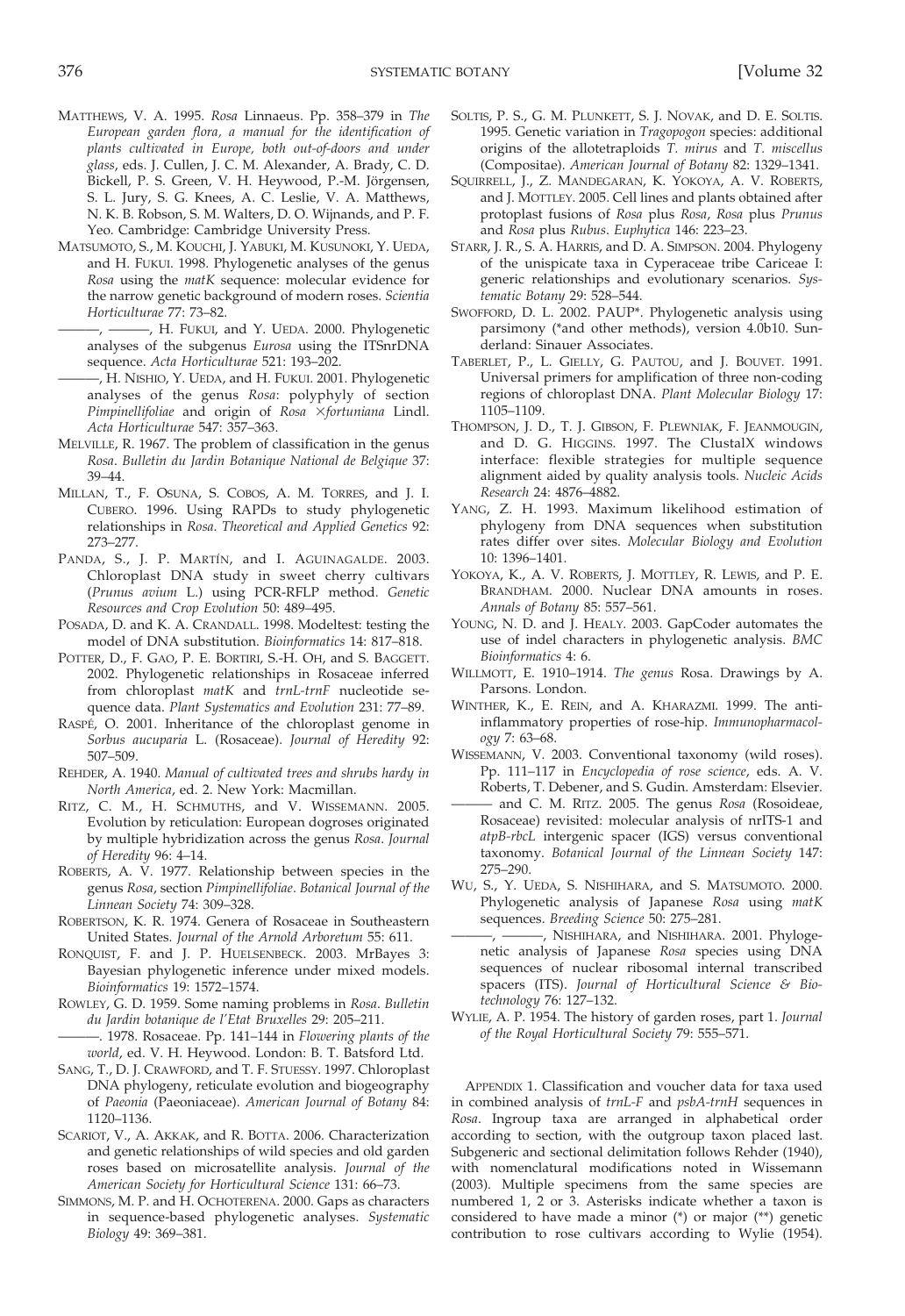Subg. Hesperhodos Cockerell: R. minutifolia Engelm. – 1, UCB 86.0999 – MEXICO: Baja California del Norte, Voucher deposited at UC, DQ778865, DQ778786; R. minutifolia Engelm. – 2, MEXICO: Baja California (garden-grown specimen) Ertter G-422 (UC), DQ778866, DQ778787.

Subg. Hulthemia (Dumort.) Focke.: R. persica Michx., RBGE 19802360B – UZBEKISTAN: between Tashkent and Chimigan, Matthews 1108 (E), DQ778878, DQ778799.

Subg. Platyrhodon (Hurst.) Rehder: R. roxburghii Tratt. var. hirtula (Reg.) Rehd. & Wils., JBM 1294-2000 – UNITED KINGDOM: Royal Botanic Gardens Kew, Dickson 1165 (MT), DQ778883, DQ778804.

Subg. Rosa: Sect. Banksianae Lindl.: R. banksiae Ait. var. normalis Reg.: WBG 96BG52202 – SPAIN: Real Jardin Botanico, Madrid, no voucher, DQ778828, DQ778749; R. cymosa Tratt. RBGE 19911805A – CHINA: Yunnan, Howick & McNamara 1567 (E) DQ778846, DQ778767; Sect. Bracteatae Thory: R. bracteata Wendl., AA 670-81 – CHINA: Shanghai Bot. Garden (wild collected in China, Anhuei Province, Huanshan Mt), Thornton, Reynolds & Harrison 231 (A); Chapin 77 (A); Gamble, Wunderle & Thornton 131 (A), DQ778833, DQ778754; Sect. Caninae DC.: R. agrestis Savi.. JBM 1623-75 – LATVIA: Academia Scientiarum, Salaspils, Bruneau 1192 (MT), Gervais 92 (MT), DQ778823, DQ778744; R. corymbifera Borkh. – 1, JBM 1102-76 – UZBEKISTAN: Acad. Scient. Taschkent., Gervais 116 (MT); DQ778838, DQ778759; R. corymbifera Borkh – 2, WBG BG21920 – NETHERLANDS: Frederiksoord, MtuS, Gervais 142 (MT), DQ778844, DQ778765; R. rubiginosa L.\*, JBM 1936-76 – NORWAY: Universitas Bergensis, Bergen, Bruneau 1191 (MT), Gervais 103 (MT), DQ778848, DQ778769; R. marginata Wallr., JBM 890-77 – GERMANY: Botanischer Garten, Dortmund, Dickson 1155 (MT), Gervais 101 (MT), DQ778864, DQ778785; R. orientalis Dupont ex Seringe, WBG BG23960 – RUSSIA: Mescherkoje, Gervais 152 (MT), DQ778876, DQ778797; Sect. Carolinae Crép.: R. carolina L. - 1, USA: Virginiana, Augusta Co., Joly 528 & Starr (MT), DQ778839, DQ778760; R. carolina L. – 2: USA: West Virginia, Randolph Co., Joly 535 & Starr (MT), DQ778840, DQ778761; R. foliolosa Nutt., USA: Oklahoma, Okmulgee Co., Lewis 15846-1 (MO), DQ778851, DQ778772; R. nitida Willd., CANADA: New Brunswick, Albert Co., Joly 942, Starr & Thibeault (MT), DQ778873, DQ778794; R. palustris Marsh., USA: Pennsylvania, Erie Co., Joly 560 & Starr (MT), DQ778877, DQ778798; R. virginiana Miller, USA: Maryland, Worcester Co., Joly 517 & Starr (MT), DQ778888, DQ778809; Sect. Cinnamomeae: R. acicularis Lindl. var. acicularis Lindl. -1, CANADA: Saskatchewan, Sakatoon, Charest & Brouillet 2 (MT), DQ778820, DQ778741; R. acicularis Lindl. var. acicularis Lindl. – 2, CANADA: Alberta, Redwood Meadows, Dickson 1175 (MT), DQ778821, DQ778742; R. acicularis Lindl. var. acicularis Lindl. – 3, CANADA: Manitoba, Winnipeg, Joly 709 & Starr (MT), DQ778822, DQ778743; R. acicularis Lindl. var. nipponensis (Crép.) Koehne, JAPAN: Honshu Shizuoka Pref., Mt. Fuji, Togashi s.n. (WIS), DQ778872, DQ778793; R. albertii Regel, AA 837-90 – RUSSIA: Acad. Science, Tallinn (wild collected in Turkestan), Straate & Uyterhoeven 326-02 (A), DQ778825, DQ778746; R. andegavensis Bast. (=R. nanothamnus Boulenger var. litvinovii Boulenger), RBGE 19612577A – unknown provenance, collected in 1961, voucher deposited at (E), DQ778871, DQ778792; R. arkansana Porter, CANADA: Manitoba, Joly 730 & Starr (MT), DQ778826, DQ778747; R. banksiopsis Baker, JBM 1097-76 – UZBEKISTAN: Academiae Scientarum, Taschkent, Dickson 1147 (MT), Gervais 111 (MT), DQ778829, DQ778750; R. beggeriana Schrenk, AA 1048-83 – BRITAIN: Royal Botanic Gardens Edinburgh, Brown, Kelley & Thornton 153 (A), DQ778830, DQ778751; R. bella Reher & Wilson, AA 455-83A – SWEDEN: Uppsala University Botanical Garden (wild collected in China), Chapin 352 (A), DQ778831, DQ778752; R. blanda Ait. – 1, CANADA: New Brunswick, York Co., Joly 409 & Starr (MT), DQ778832, DQ778753; R. blanda Ait. (=R. johannensis Fern.) – 2, CANADA: Québec, Parc du Bic, Bruneau 1240 (MT), DQ778858, DQ778779; R. blanda Ait.  $(=R.$  rousseauiorum Boivin) - 3, CANADA: Québec, Saint-Fabien, Bruneau 1250 (MT), DQ778882, DQ778803; R. bridgesii Crép. ex Rydb., USA: California, Madera Co., Willow Creek (garden grown specimen), Ertter 12207 (UC), DQ778834, DQ778755; R. brownii Rydb., USA: California, Shasta Co., Ertter 17967 (UC), DQ786403, DQ786402; R. californica Cham. & Schlechtend – 1, USA: California, Alameda Co., Ertter 17954 (UC), DQ778836, DQ778757; R. californica Cham. & Schlechtend – 2, USA: California, Tehama Co., Ertter 17975 (UC), DQ778837, DQ778758; R. caudata Baker, JBM 1106-76 – NORWAY: Universitas Bergensis, Bergen, Dickson 1145 (MT), Gervais 109 (MT), DQ778841, DQ778762; R. corymbulosa Rolfe., JBM 1108-76 – NORWAY: Universitas Bergensis, Bergen, Dickson 1144 (MT), Gervais 108 (MT), DQ778845, DQ778766; R. davidii Crép. var. elongata Rehder & Wilson, AA 1073-83 -BELGIUM: J. Massart Experimental Garden, Brown, Kelley & Thornton 108 (A), DQ778847, DQ778768; R. fedtschenkoana Regl., AA 622-78 – USA: Cary Arboretum, Millbrook, NY (wild collected in Kyrgyzstan), Gamble, Wunderle & Thornton 126 (A), DQ778849, DQ778770; R. granulata Greene, USA: California, San Luis Obispo Co., Ertter 14881 (UC), DQ778854, DQ778775; R. gymnocarpa Nutt., USA: Idaho, Nez Perce, above Waha Lake, Ertter 18001 (UC), DQ778855, DQ778776; R. hemsleyana Tackholm, JBM 1564-78 – POLAND: Dendrologiae Institutum, Kornik, Dickson 1146 (MT), Gervais 110 (MT), DQ778856, DQ778777; R. laxa Retzius cultivar 'Retzius', JBM 3128-93 – CANADA: Paul Olsen, Roseberry Gardens, Thunder Bay, Ontario, Dickson 1140 (MT), Gervais 127 (MT), DQ778861, DQ778782; R. lesterae Eastwood, USA: California, Yuba Co., Ertter 17983 (UC), DQ778835, DQ778756; R. marretii H. Lev., WBG BG22228 – CANADA: University of Guelph Arboretum, Ontario, no voucher, DQ778863, DQ778784; R. mohavensis Parish, USA: Nevada, Clark Co., Ertter 17525 (UC), DQ778867, DQ778788; R. multibracteata Hemsl. & Wils., WBG BG21940 – NETHER-LANDS: Den Haag, S.G.A. Doorenbos, Gervais 155 (MT), DQ778869, DQ778790; R. nutkana Presl var. nutkana Presl, USA: California, Mendocino Co., Ertter 18013 (UC), DQ778874, DQ778795; R. nutkana Presl var. hispida Fern., USA: Idaho, Latah Co., Ertter 18011 (UC), DQ778875, DQ778796; R. pinetorum Heller, USA: California, Monterey Co. SFB Morse Botanical Reserve, Ertter 11888 (UC), DQ778879, DQ778800; R. pisocarpa A. Gray, JBM 1126-76 – NORWAY: University of Bergen Botanical Garden, Bruneau, Joly & Gauthier 1270 (MT), DQ778880, DQ778801; R. rugosa Thunb.\*, JBM 1427-70 – USA: Smith College Botanical Garden, Northampton, Massachusetts, Gervais 104 (MT); Dickson 1142 (MT), DQ778884, DQ778805; R. spithamea S. Watson, USA: California, San Luis Obispo Co., Ertter 14880 (UC), DQ778887, DQ778808; R. webbiana Royle, JBM 896-77 – GERMANY: Botanischer Garten, Dortmund, Dickson 1138 (MT), DQ778889, DQ778810; R. willmottiae Hemsl., JBM 0047- 96 – FRANCE: Les Rosiers Du Loire, Les Brettes, Nantes, Bruneau, Joly & Gauthier 1271 (MT), DQ778892, DQ778813; R. woodsii Lindl. var. woodsii Lindl., CANADA: Saskatchewan, Antler River Valley, Joly 750 & Starr (MT), DQ778893, DQ778814; R. woodsii Lindl. var. ultramontana (S. Wats.)